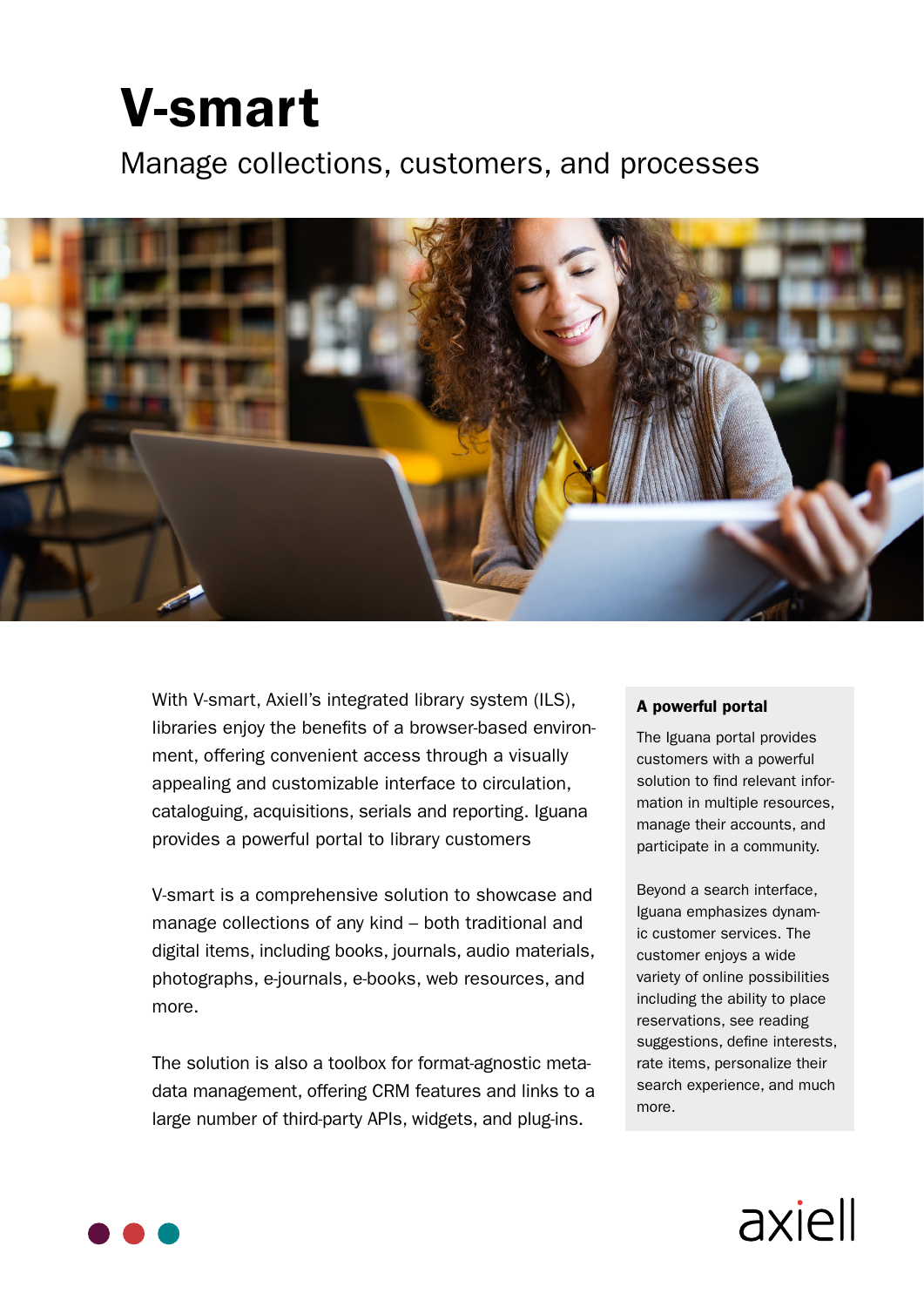## Improve customer management

Customer maintenance includes the ability to search for, create, and update profiles. The solution is GDPR compliant and is not limited to members. Staff can easily (both automatically and manually) manage memberships and fees with high flexibility.

- $\cdot$  Registration via multiple channels, including based manual input, and import from file. self-registration via a wizard-process, form-
- Housebound reader services, including history tracking, SDI alerting based on interests and online warnings for items previously issued to the same borrower.
- sions for, amongst others, overdue fines, • Manual or automated blocks and suspencurrent fines, items that have been returned too late and expired membership.
- $\cdot$  Various notices can be sent by post, email, telephone, and SMS.
- $\cdot$  Integrated CRM capabilities allow registration low-up controlled by a trigger-based warning of any customer contact type including fol-.mechanism
- $\cdot$  Interfaces with external CRM applications (Salesforce, Microsoft<sup>®</sup> CRM Dynamics), which have deep links back to V-smart.



loguing, circulation, acquisitions, serials, and Web OPAC) in one V-smart offers rich functionality in all standard modules (catafully integrated solution.

# Control circulation transactions, payments, and inventory

By combining flexibility with functionality, the circulation module facilitates vital processes. such as loans, returns, renewals, payments, reservations, item, and inventory management. rameters to meet institution wide and branch The library can define its own circulation paspecific requirements making V-smart scalable from small to very large library systems.

#### Circulation features

- $\cdot$  Customizable menus and mnemonic keys for quick access to frequently used functions.
- verse needs of individual groups of borrowers-• Wide range of parameters in order to meet diand the various library branches.
- Flexibility to change circulation settings according to material and borrower type when checking out and renewing.
- $\cdot$  Reservation includes: creating, updating, up location, production of a "picklist" to alert and cancelling reservations, selection of pickstaff, editable reservations queue, trapping, vation clustering by customers (place a single item-level reservations, notice printing, reservation areas. Optional reservation messaging reservation "for" multiple records) and reserprovides a better service to customers and a more efficient processing for staff.
- · Reservations, recalls, and traces include sophisticated automated functions and access to loan history.
- $\cdot$  Renewals are determined by a range of parameters, such as the number of times an item may be renewed or the maximum loan period. The new due date is calculated auto-<br>matically.
- $\cdot$  Interfaces with third-party systems extend the library's services, including card readers, self-check machines, and voice response systems, supporting both SIP2 and NCIP.
- Current circulation status is always visible in the online catalogue.

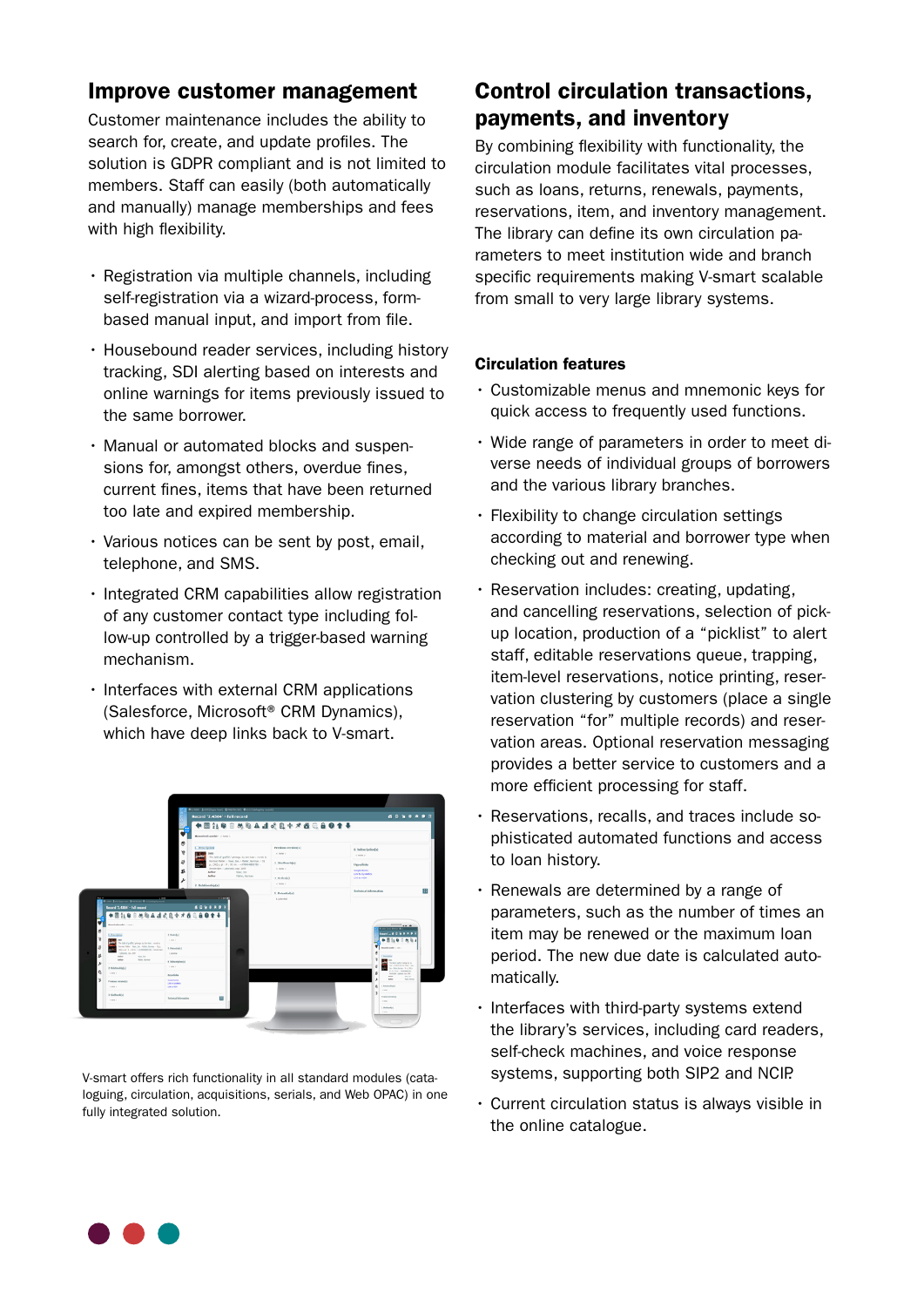#### Payment

- Support for sale items including discarded books, local publications, and DVDs.
- Payment processing may constitute full or partial payments and cash management is incorporated as well as payment waiver.
- $\cdot$  Online payments, such as Ideal, via multiple brokers such as Ingenico.
- $\cdot$  Workstation-based cash drawer management.

#### Inventory

- tion and status of each item in the collection.  $\cdot$  Inventory control helps to keep track of loca-
- $\cdot$  Can be applied to the whole collection or parts of it.
- $\cdot$  If items are checked-in at the wrong location, they are automatically flagged as "in transit."
- $\cdot$  Supports both circulating and floating stock.

## Innovative cataloguing and metadata management

The V-smart cataloguing module is an innovative age its metadata (of both bibliographic records cataloguing tool that enables the library to manand authorities) effectively and efficiently. The solution also enables discovery of collections of books, e-books, journals, images, museum objects, or any other type.

- $\cdot$  Library controls the definition of the data structure and the relationships between .records
- ing options such as  $Z39.50 / SRU$  search  $\cdot$  Built-in full-text editing graphical editor, offerand retrieval, access to authority files, cut-and-paste, drag-and-drop, and undo.
- Unlimited number of templates.
- Supports a range of standard data formats and protocols, such as MARC21, UNIMARC, Dublin Core, Getty, XML, SRU, Z39.50, and .Unicode
- $\cdot$  Indexes can be both specific to a database or work across databases – regardless of the underlying format.



## More than an ILS

V-smart offers rich functionality in all standard modules (cataloguing, circulation, acquisitions, serials, and Web OPAC) in one fully integrated solution.

#### And more

- Format-agnostic solutions to manage any type of metadata and any type of material
- Sophisticated data analysis to support efficient decisions
- $\cdot$  Integrated CRM features
- Application and toolbox at once
- $\cdot$  Open technology that runs on all common browsers (Chrome, Edge, Firefox, Safari) and servers (Windows, Linux, Unix) and is accessible via web services, Microsoft Excel<sup>®</sup>, Microsoft Word<sup>®</sup>, and others
- $\cdot$  Presents all data, whatever its source. its format and its storage location, in a coherent, beautiful and customizable web interface

#### Saves time and money

- Focuses on your main asset: Your cus-<br>tomers
- $\cdot$  Offers a modern interface to attract young generations
- Cost-effective
- Powerful tools for metadata management, including global change, import and export of both bibliographic and authority records, global delete, and matching and merging.

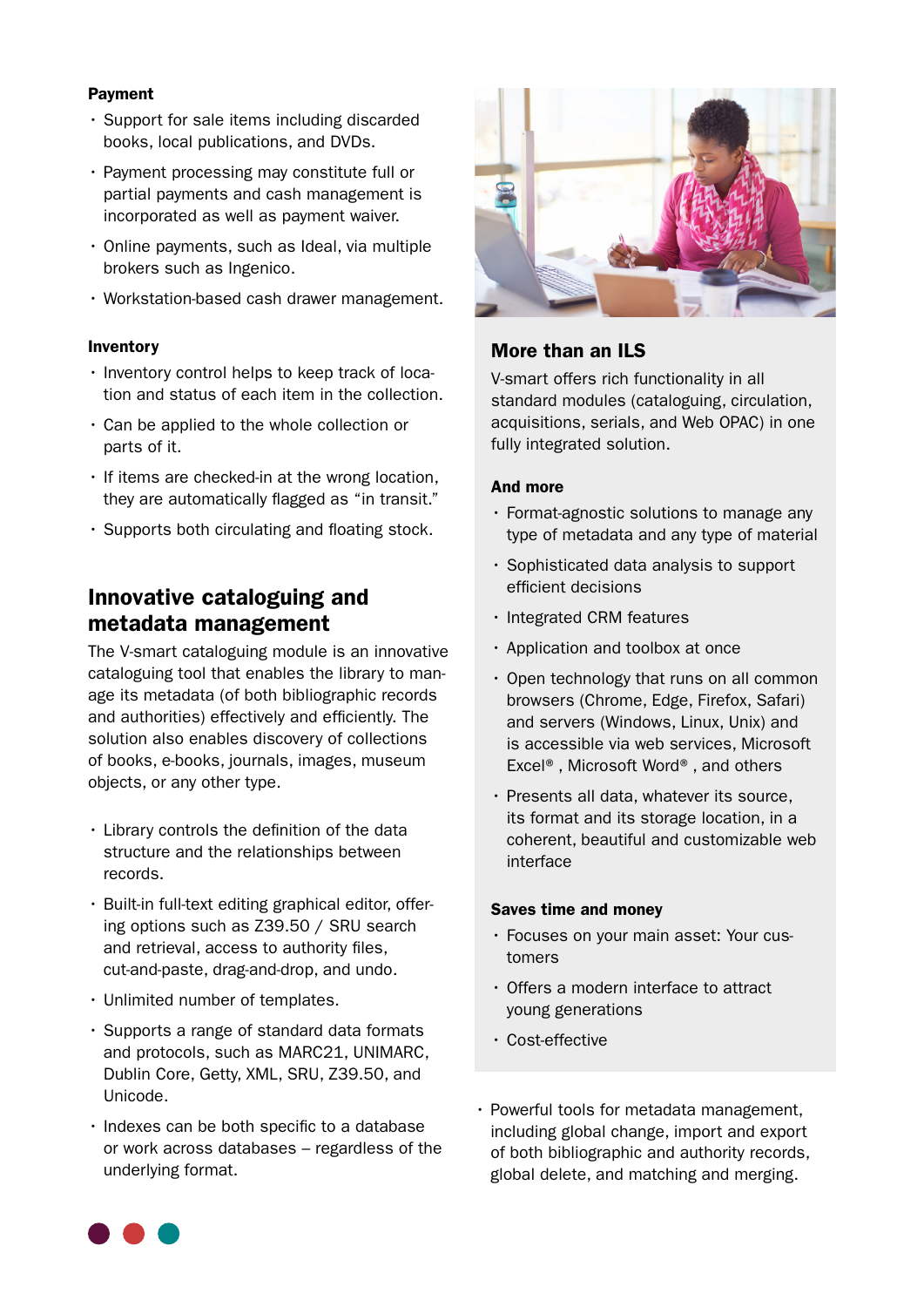## Speed up the ordering process

The acquisitions module enables control of the ordering process for different types of orders: purchases, gifts, consignments, approvals, external orders, retrospective orders, urgent orders, or a combination of these.

#### Order management

- $\cdot$  Supports pre-defined order patterns for material types, locations, and budgets.
- Printing or emailing of (normal, rush, and express) purchase
- $\cdot$  Orders, claims, cancellations, receipts, and requester and supplier notices.
- $\cdot$  Claiming and cancellation functions run automatically based on schedules, but dates can be adjusted manually.
- $\cdot$  When needed, a single order can be linked to multiple budgets (for cost sharing).
- $\cdot$  Customers can place reservations on items even when they are still on order.
- $\cdot$  Supplier potential files can be imported and selected from.

Electronic data interchange (EDI) is available for electronic exchange of data with vendors through the support of the EDIFACT standard and is supported for orders, quotes, invoices and order responses.

#### **Budget control**

Manage multiple budgetary accounting models with a simple year end processing:

- $\cdot$  Management of currencies, fiscal years, delivery destinations, and suppliers.
- $\cdot$  For each budget, staff can track both the current balance as well as outstanding .commitments
- $\cdot$  Staff can order for, or distribute to, several locations with different budgets.
- $\cdot$  Ability to set pivot and blocking threshold amounts for each budget with an alert system integrated to prevent from overspending.
- mitment year and accounting year can be · Budgets are linked to a fiscal year, but comdifferent.
- $\cdot$  Each budget holds information pertaining to the amounts transferred from a previous year to the current year, as well as allocated amounts, transactions, paid invoices and .balances

#### Invoices management

Manage end-to-end invoicing from pro-forma invoices to credit notes creation.

## **Easy registration of Serials**

The serials module facilitates complete control culation. It is linked to the Acquisitions module of subscriptions, electronic resources, and cirto manage all financial aspects and benefit from extensive reporting tools.

- $\cdot$  Predicts receipt of forthcoming issues, based on daily, weekly, monthly, yearly, and any other predictable pattern.
- $\cdot$  The library only needs to define the data once and the system will henceforth display all predicted items on a single screen.
- · Immediate display of received items in Web .Opac
- $\cdot$  Sophisticated claims mechanism to manage non-received items.
- $\cdot$  Supports and differentiates free, paid, and membership subscriptions.
- $\cdot$  Supports receipt of non-predicted items such as extra or special issues, yearbooks, supple-<br>ments, and festschrifts.

#### Routing

- $\cdot$  Includes optional, flexible routing to meet the journal circulation needs.
- Customers can be included, excluded and suspended in routing lists on an ad-hoc basis.
- $\cdot$  Supports line, star, and mixture routing.